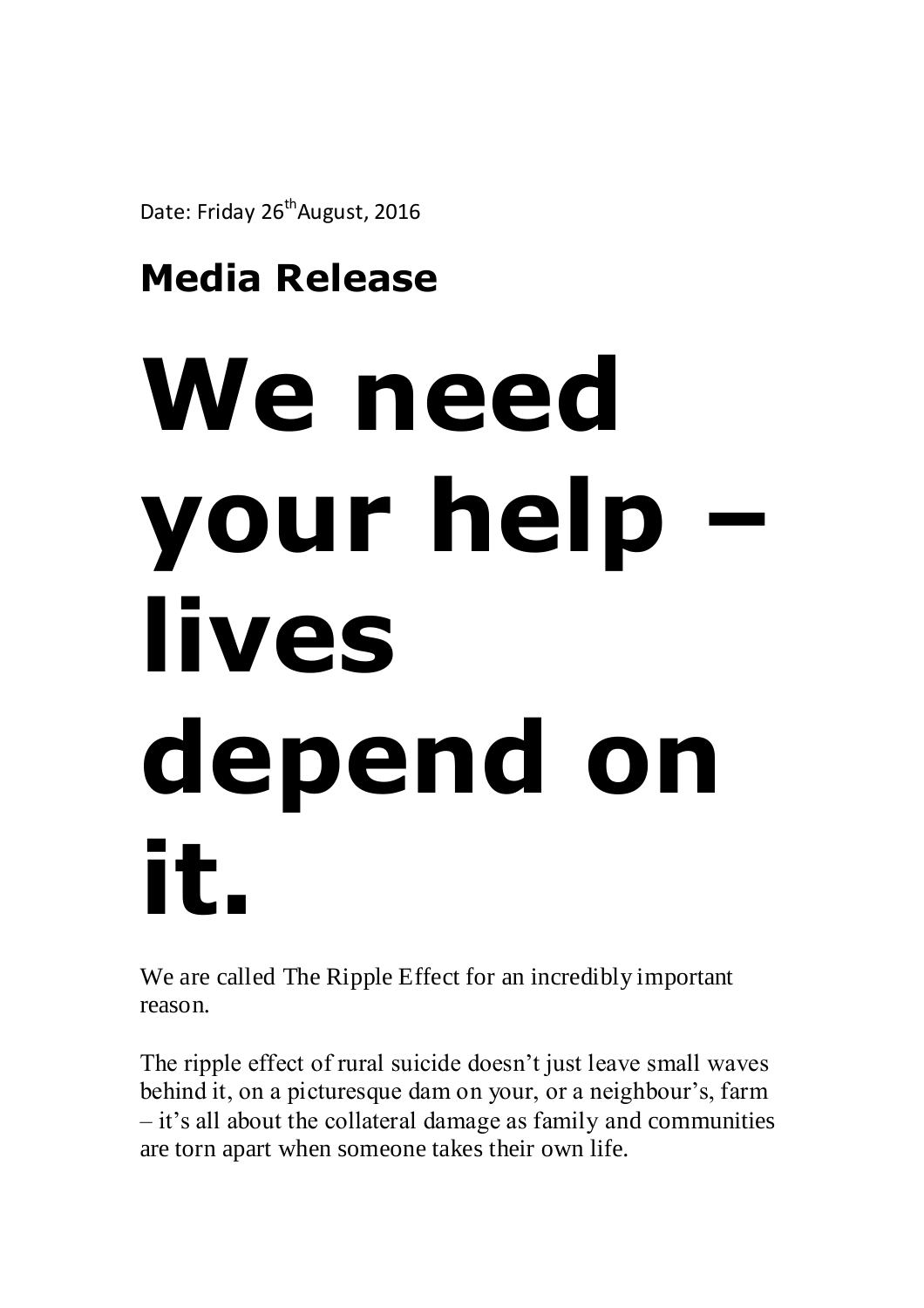Without your help we won't be able to complete our vital research into the unacceptable rate of suicide in rural and regional Australia and the untenable number of individuals and families struggling to access suitable support.

If you will take just a moment to think how you have, or someone you know has, been affected by rural suicide you will realise the importance – and the urgency – of our work.

You no doubt know someone who has taken their own life, or cared for someone who has been at risk of suicide?

Or possibly been at risk of taking your own life?

There's no ignoring it, suicide has touched every one of us, in one way or another, everyone who lives in rural Australia, and it's not going away unless we all do something about it.

Now.

Your experience, whatever it is, will help us fully realise the extent of the problem of rural suicide and begin to find ways to:

- i. Reduce traumatic deaths.
- ii. Provide more suitable support for those at risk of suicide.
- iii. Better support those who have been left behind and those who care for people at risk in rural communities.

HOW YOU CAN HELP:

• Register and participate (anonymously) in [www.therippleeffect.com.au.](http://www.therippleeffect.com.au/) It's only a couple of hours over a 2-3 week period (when and where it suits you) – such a small price to pay to help save a life, maybe even your life, or the life of someone close to you.